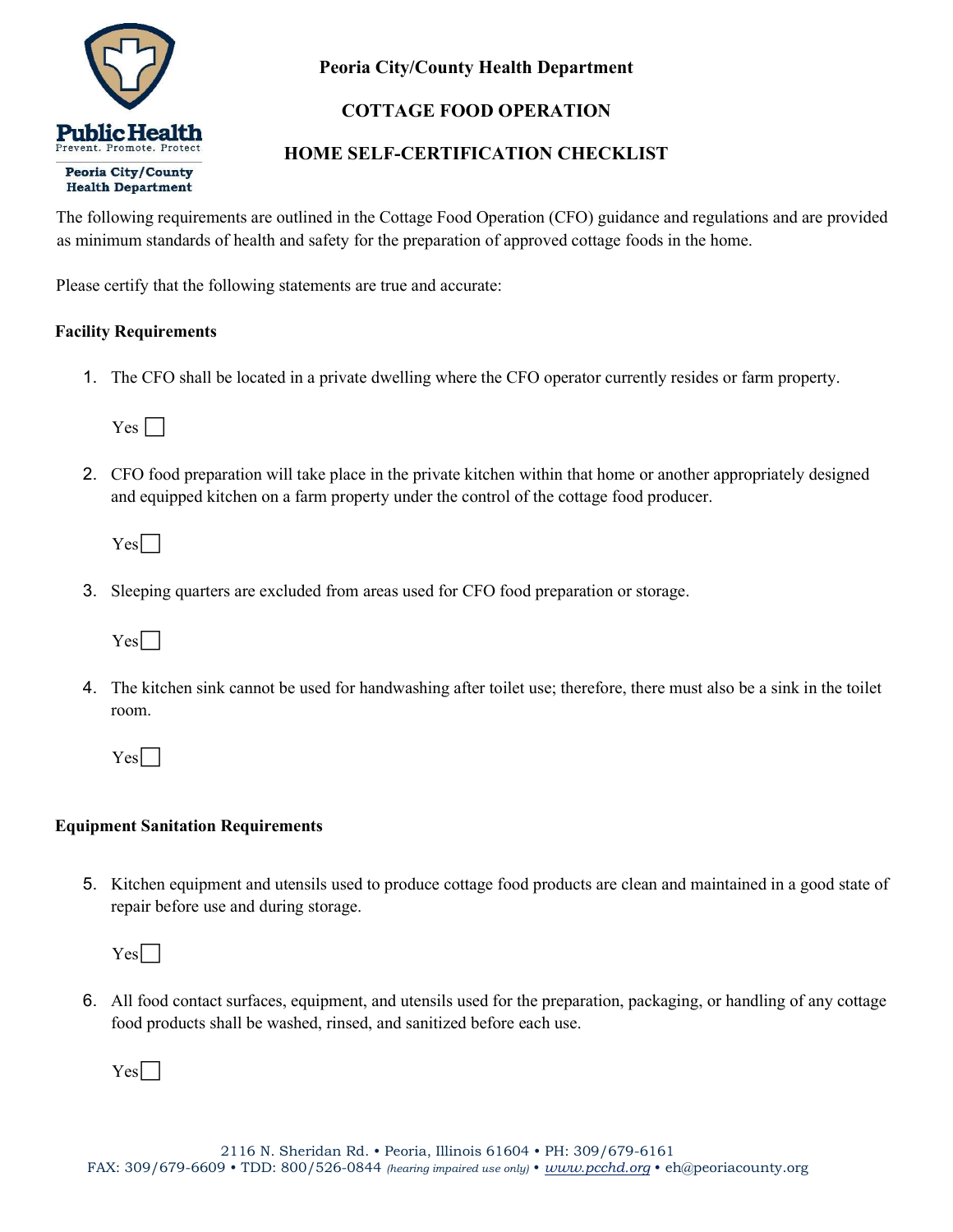7. All food preparation and food and equipment storage areas shall be maintained free of rodents and insects.

 $Yes$ 

8. Chemicals, including pesticides, should be used according to the label instructions, and stored in a manner to prevent contamination of food contact surfaces, ingredients and finished products, single use articles, and packaging materials.

 $Yes\Box$ 

### Food Preparation Requirements (includes packaging and handling)

9. Proper handwashing is carried out often—after touching bare body parts such as the face or hair, after using the toilet, after touching animals, after coughing or sneezing, after eating, drinking, or using tobacco, after handling soiled equipment, when changing tasks, before donning gloves, and any other activity that contaminates the hands.

 $Yes$ 

10. Employees involved with the preparation and packaging of cottage food products will clean their hands and exposed portions of their arms before starting food processing and after any activity that renders the hands unsanitary.

Yes<sup>[1]</sup>

11. Liquid soap, paper towels, and water warm to the touch are used for handwashing and are available at the handwashing sink at all times.

 $Yes\Box$ 

12. Potable water is used for hand washing, ware-washing and as an ingredient.

 $Yes$ 

13. All persons involved in the preparation, packaging, or handling of food will avoid bare hand contact with readyto-eat foods through the use of single-service gloves, bakery papers, tongs, or other utensils

 $Yes$ 

14. During the preparation, packaging or handling of cottage food products, the following are prohibited where cottage food activities are taking place:

Pets are not allowed.

Yes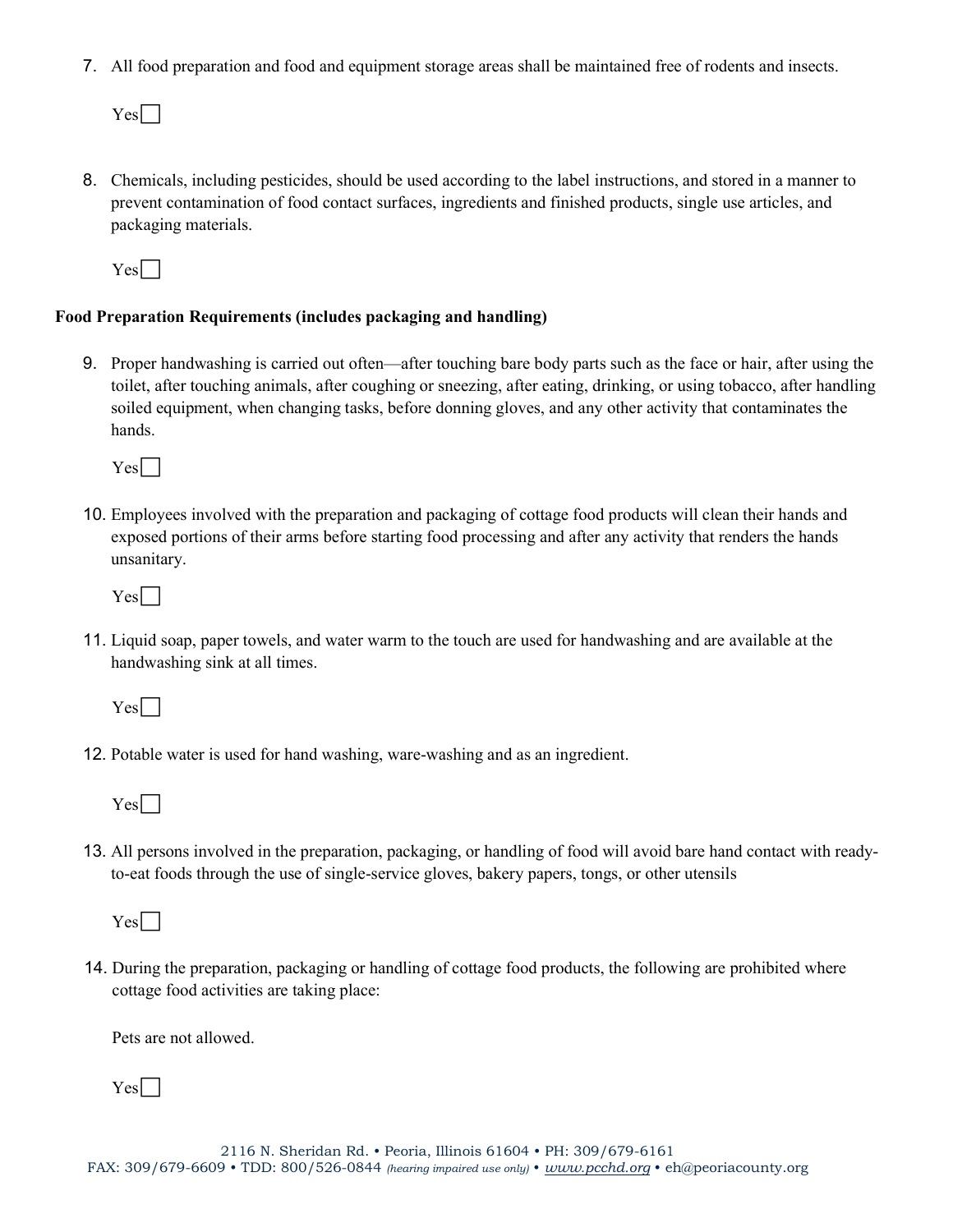Smoking, vaping and tobacco use are not allowed.

 $Yes$ 

Eating/Drinking/Chewing gum is not allowed

 $Yes$ 

15. I will make every effort to separate domestic activities such as family meal preparation, clothes washing or ironing, or guest entertainment from cottage food operations, such as preparation, packaging, or handling of cottage food products

 $Yes$ 

16. Utensils used for tasting are not used more than once before being washed.

 $Yes$ 

- 17. Any person with a contagious illness, diarrhea, temperature with sore throat, vomiting, jaundice, or a lesion containing pus on hands or wrists shall refrain from working in the cottage food operation.
- 18. Cuts on wrists or hands are covered with a bandage and a disposable glove during food preparation and packaging.

 $Yes$ 

19. Hair is restrained during food preparation and packaging; tied back or up; covered with a hat, hairnet, or scarf, and clothes are free from soil and debris.

 $Yes\Box$ 

## Transportation

20. When transporting your cottage foods, make sure the vehicle is clean and your food products are transported in containers that will keep dirt, dust, bugs or other contaminants away from the food products.

 $Yes$ 

21. When selling your cottage foods at a market or public event, keep your booth clean and clutter-free, and protect your pre-packaged food products from contamination.

 $Yes$